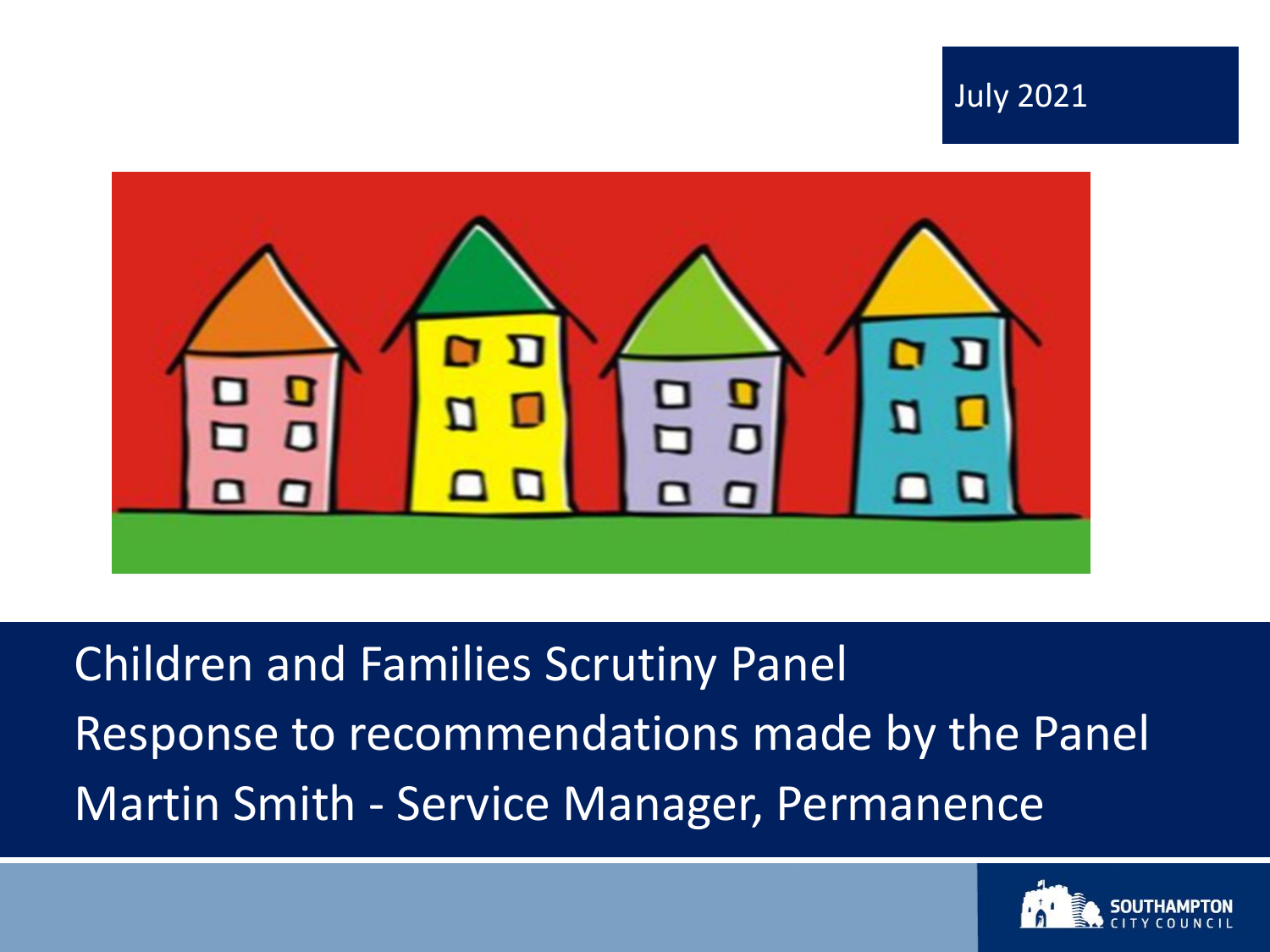#### **Recommendations from the Panel**

At the October 2020 meeting, when considering the issue of the recruitment of in-house foster carers, the following recommendations were made by the Children and Families Scrutiny Panel:

- 1) That consideration be given to providing full time funding for the proposed specialist foster carers.
- 2) That examples of the feedback provided by enquirers who did not progress to become foster carers is circulated to the Panel.

The Panel agreed that the appropriate time to discuss the issues raised by the above recommendations was during a wider conversation on placement sufficiency.

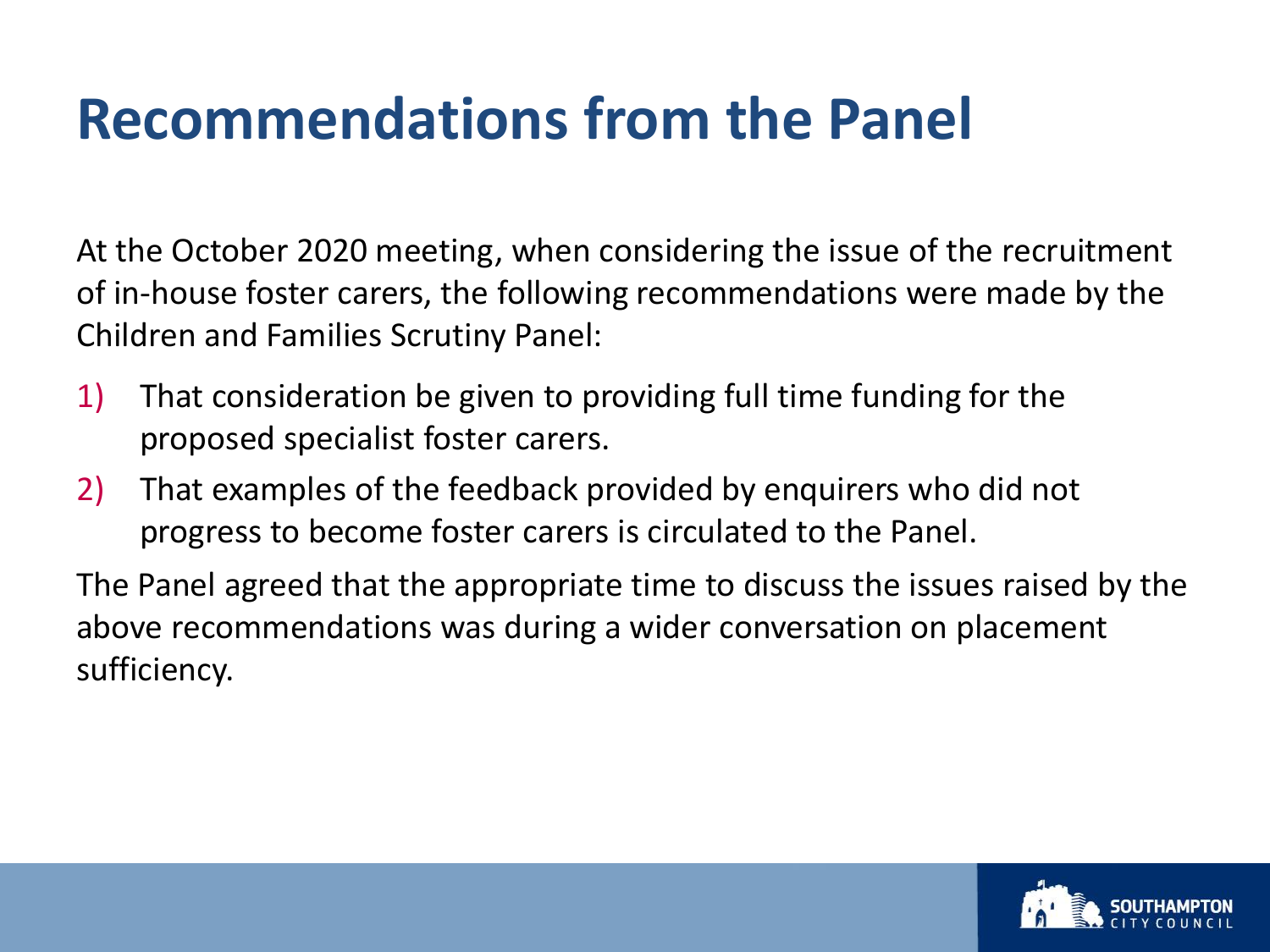# **Providing full time funding for the proposed specialist foster carers.**

#### **Context**

- Under current employment law foster carers do not qualify as either employees or workers.
- The role of foster carer is governed by statute and regulations.
- They are not salaried, but statute allows for an allowance to be offered to cover the costs of caring for a child.
- There is no requirement for fee payments to be made to foster carers to recognise their time, skills and experience.

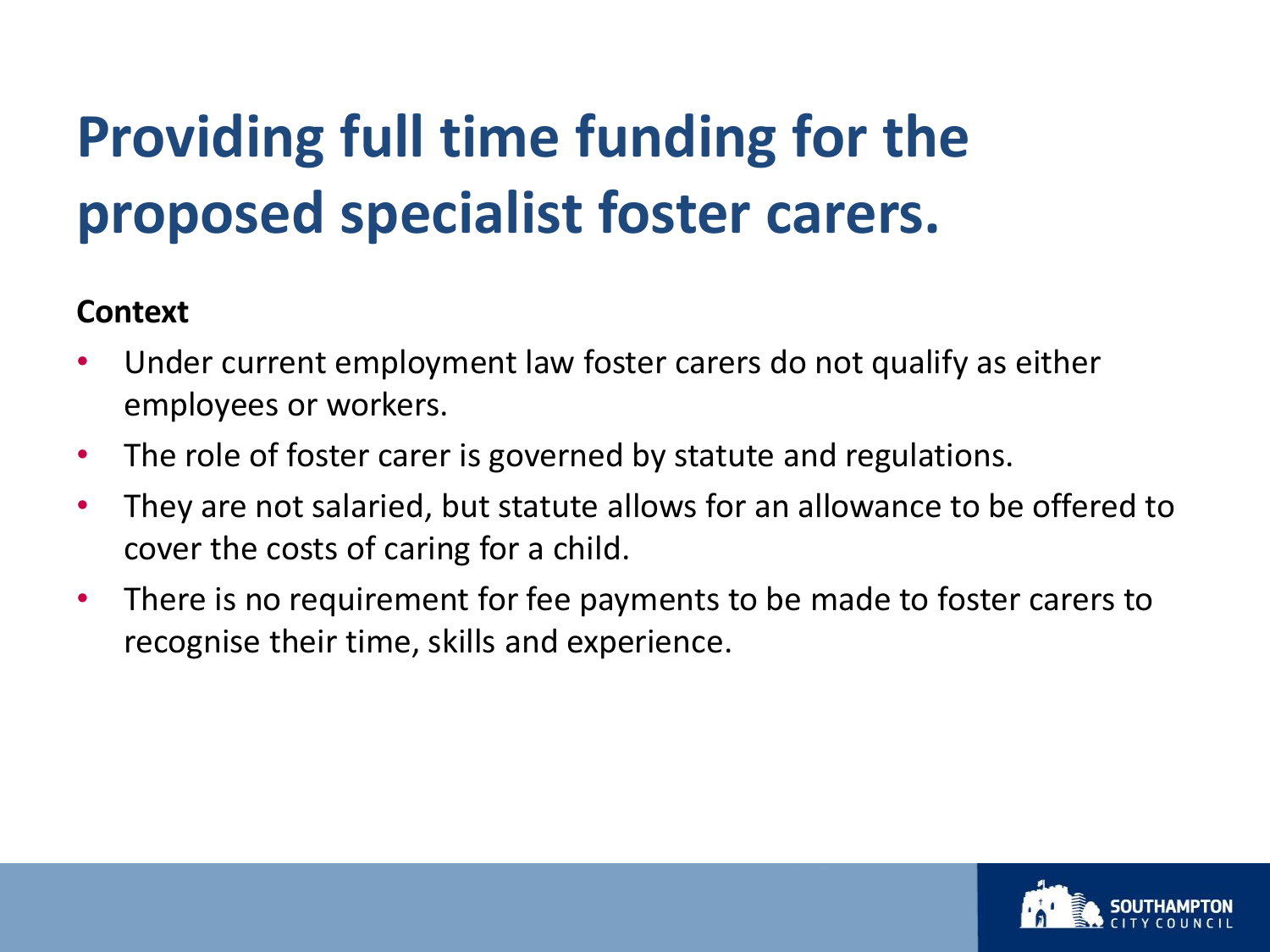# **Providing full time funding for the proposed specialist foster carers.**

- The council offers an allowance that is above the national minimum standard and competitive with neighbouring local authorities.
- A skills-based scheme is in place that offers an additional fee on top of the allowance.
- Those foster carers recruited to our specialist fostering schemes receive the highest fee level.
- Our current specialist schemes include the parent-child scheme and the 'step-across' scheme.
- Both schemes offer a retainer between placements, subject to various conditions.
- Demand is such that there is unlikely to be a significant break between placements for our specialist carers.

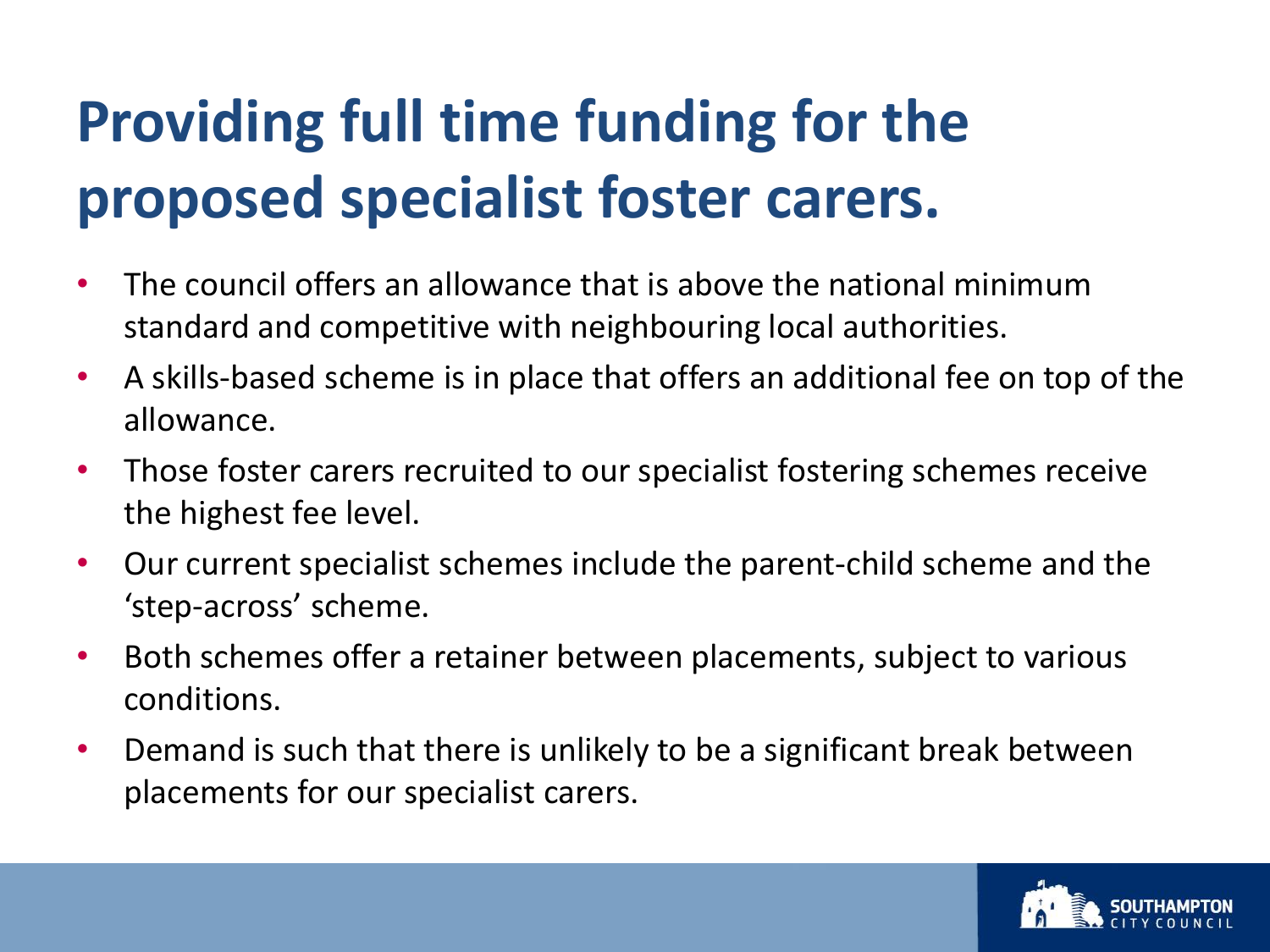## **Feedback provided by enquirers who did not progress to become foster carers**

- This year 189 fostering enquiries were received a slight decrease from the previous year.
- 'Not the right time' and no spare room were the main reasons that enquiries did not progress.